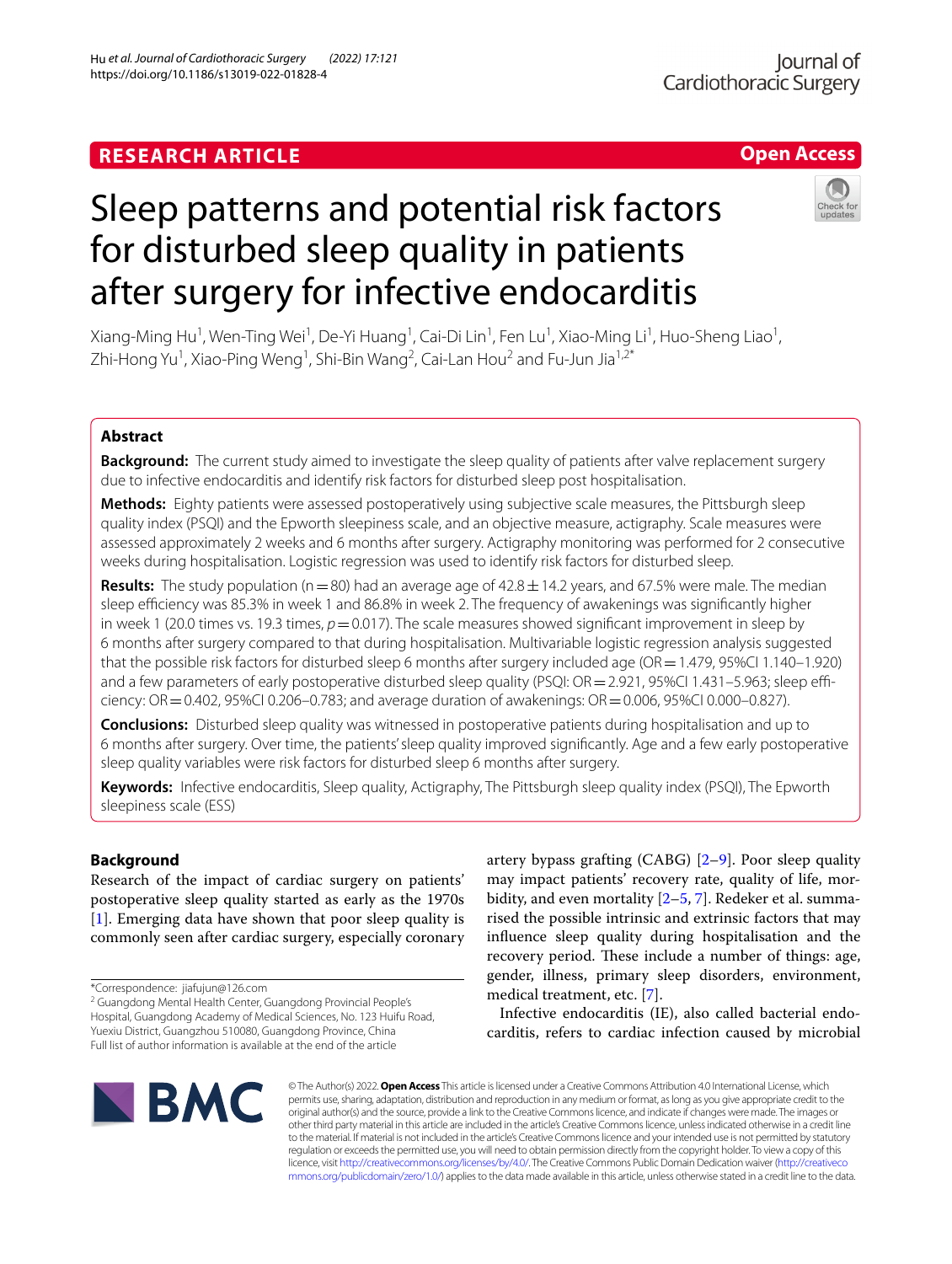invasion of the endocardium and involves the valves in most of cases [[10,](#page-6-5) [11\]](#page-6-6). Studies have shown that approximately half of the IE patients require heart valve replacement surgery. Also, early surgical treatment in patients with surgical indications improves the prognosis  $[12-14]$  $[12-14]$  $[12-14]$ .

To date, the literature related to the sleep quality of patients who have undergone heart valve replacement surgery is very limited. Our previous study showed that 71 out of 117 patients (60.7%) experienced lower sleep efficiency  $(< 85\%)$  after heart valve replacement surgery [[15\]](#page-6-9). Therefore, in the present study, we aimed to evaluate patients' sleep quality after heart valve replacement surgery using both subjective and objective measures and also to investigate the possible risk factors for disturbed sleep quality during the post-hospitalisation recovery period.

# **Methods**

# **Study population and design**

Patients who underwent heart valve replacement surgery due to IE between October 2016 and September 2018 in our hospital were included in the current study approximately 2 weeks after the surgery. These patients were admitted to the Department of Cardiac Surgery for surgical treatment frst and then were transmitted to the cardiac intensive care unit (CICU) for critical postoperative care. Once a patient's condition stabilised and was approved upon review by cardiac surgeons, they were transmitted to our ward for postoperative antibiotic and recovery treatment. The inclusion criteria for this study were: (1) aged at least 18 years old; and (2) being able to express thoughts and feelings. Patients who were delirious, unconscious or in coma were strictly excluded. It was made clear that participation in this study was completely voluntary and did not afect any further medical treatment for any participants or non-participants. The current study was approved by the Ethics Committee of Guangdong Provincial People's Hospital (No. GDREC2016222H (R2)) and was performed in accordance with the 'Declaration of Helsinki' and ethical standards. All patients provided a signed informed consent form.

In the current study, both subjective scale measures and objective actigraphy were employed to evaluate sleep quality. Subjective scale measures included the Pittsburgh sleep quality index (PSQI) and the Epworth sleeping scale (ESS), which were employed in the assessments for all included patients on their second day of being transmitted to our ward and also at 6 months after surgery. The objective method used in this study was actigraphy. All included patients were required to wear an Actigraph monitor on the wrist of their dominant side for a consecutive 2-week time period starting on the same day when they were assessed with the scale measures. During the same time period, the patients were guided to also keep a standard sleep diary for further reference.

# **Subjective sleep measures**

The PSQI is a self-reported questionnaire which evaluates sleep quality and disturbance over a 1-month time period retrospectively. Consisting of 19 individual items, the questionnaire generates 7 aspect scores, which are summed to one global score. The aspects include: subjective sleep quality, sleep latency, sleep duration, habitual sleep efficiency, sleep disturbance, use of medication, and daytime dysfunction. Each component is weighted on a 0 to 3 interval scale, which gives a total score from 0 to 21. A lower score indicates better sleep quality [[16](#page-6-10)[–18](#page-6-11)]. A result of  $PSQI \geq 8$  points indicates poor sleep quality and disturbance, while a PSQI<8 points represents good sleep quality [\[19](#page-6-12)].

The ESS is a very short questionnaire designed to evaluate daytime sleepiness. The questionnaire consists of 8 questions, each of which illustrates a situation that the subject may encounter in daily life. The subjects are required to rate the possibility of falling asleep for each item from 0 to 3, with 0 being very unlikely. Similar to the PSQI, an overall score is obtained by summing the scores for all 8 questions. A total score  $\geq$  9 is considered indicative of daytime sleepiness according to the latest published guideline in China [\[20](#page-6-13)].

### **Objective sleep measures**

An Actigraph monitor is a wearable device which records a subject's gross physical activity over a certain period of time. It was designed to collect information regarding the subject's activity and stillness using a built-in accelerometer  $[21, 22]$  $[21, 22]$  $[21, 22]$  $[21, 22]$ . The Actigraph GT3X + model (Actigraph, Pensacola, FL, USA) [\[23](#page-6-16)] was employed in this study to measure sleep latency, total duration of time in bed, total sleep time, nocturnal frequency of awakenings, duration of awakenings, and sleep efficiency. Sleep latency, or sleep onset latency, refers to the time required for the subject to transition from full wakefulness to sleep. Sleep efficiency was defined as the ratio of total sleep time to total time in bed as a percentage. A widely accepted normal range for sleep efficiency is above 85%.

After 2 weeks of monitoring, the Actigraphs were collected from patients together with their sleep diaries. ActiLife 6, which is a data analysis software package bundled with the Actigraph units, was used to download and analyse the data from the monitors. The function of 'automatic interpretation and review' was used for earlystage data processing. Based on the results from automatic interpretation, manual correction was conducted using the patients' sleep diaries as references.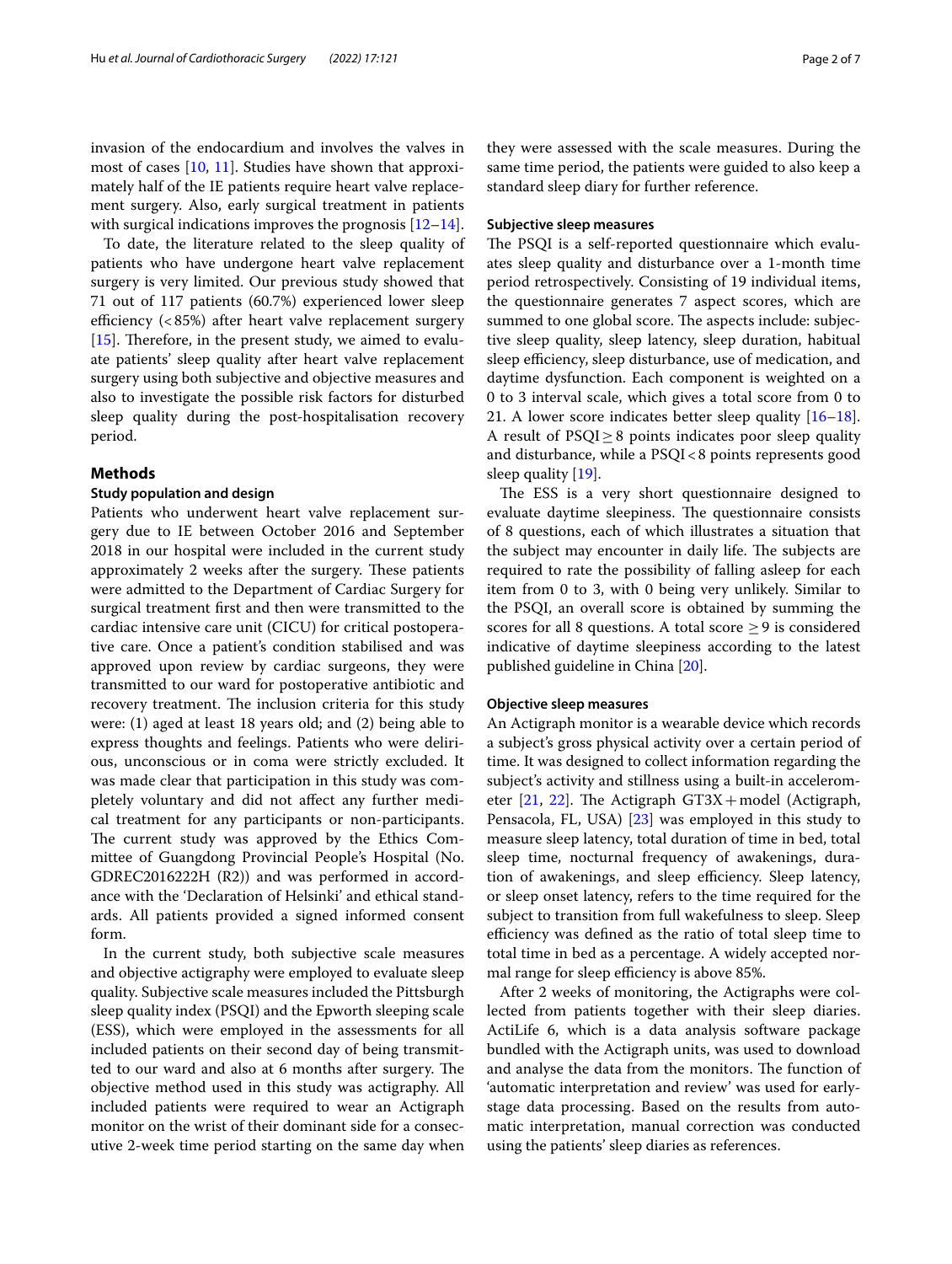## **Statistical analysis**

Statistical analyses were performed using SPSS (version 22.0, SPSS Inc., Chicago, IL, USA). Descriptive statistics are presented as mean and standard deviation (SD) or median and interquartile range (25th and 75th percentile) where appropriate. Numerical data are presented as quantity and percentage (%). Subjective scale results and actigraphy data at diferent times were compared using Wilcoxon signed-rank test and McNemar test where appropriate. Univariable logistic regression analysis was performed to detect the possible risk factors for disturbed sleep quality at 6 months after surgery  $(p<0.05)$ . These factors were then analysed using a multivariable logistic regression model to obtain the final results. A  $p$  value of  $< 0.05$  was considered statistically signifcant.

#### **Results**

#### **Basic demographic and clinical characteristics**

At the end of the recruitment, 80 patients were included in the current study. The average age of the study population was  $42.8 \pm 14.2$  years. Among these patients, 67.5%  $(n=54)$  were male, while 32.5%  $(n=26)$  were female. The average body mass index (BMI) was  $20.4 \pm 3.1$  kg/m<sup>2</sup>.

In the current cohort, 66 patients (82.5%) were diagnosed with cardiac comorbidities before surgery. These included 26 (32.5%) cases with rheumatic heart disease, 21 (26.3%) cases with congenital heart disease, 16 (20.0%) cases with degenerative valve disease, and 3 cases (3.75%) with other conditions. Nineteen cases (23.75%) were complicated by embolism identifed via radiological assessments, including 12 cases of cerebral infarction, 3 cases of splenic embolism, 3 cases of limb arterial embolism, and 1 case of renal artery embolism.

All these patients had undergone surgical treatment, which included 73 cases of single valve surgery and 7 cases of multi valve surgery. Single valve surgery included mitral valvuloplasty (MVP) in 21 cases, mitral valve replacement (MVR) in 19 cases, aortic valve replacement (AVR) in 31 cases, the Bentall procedure in 1 case, and tricuspid valvuloplasty (TVP) in 1 case. Multi valve surgery included double valve replacement (DVP) in 4 cases, MVR complicated with TVP in 2 cases, and AVR complicated with TVP in 1 case.

All the patients completed the sleep scale assessments during hospitalisation and at 6 months after surgery. Also, all the patients provided actigraphy data for 2 weeks during hospitalisation. There was no major concern about wearing the Actigraph monitor among the patients. No adverse event or withdrawal was observed in this study. All demographic and clinical characteristics of the study population are presented in Table [1.](#page-2-0)

<span id="page-2-0"></span>**Table 1** Demographic and clinical characteristics of the study population  $(n=80)$ 

| Gender (male)                           | 54 (67.5%)         |
|-----------------------------------------|--------------------|
| Age (years)                             | $42.8 + 14.2$      |
| BMI ( $kg/m2$ )                         | $20.39 \pm 3.13$   |
| Previous stay in CICU (days)            | $2.2 \pm 1.5$      |
| Use of analgesic (cases)                | 21 (26.3%)         |
| Use of hypnotics (cases)                | 26 (32.5%)         |
| Preoperative WBC (*10 <sup>9</sup> /L)  | $8.42 \pm 3.81$    |
| Postoperative WBC (*10 <sup>9</sup> /L) | $19.39 \pm 8.69$   |
| Preoperative Hb (g/L)                   | $111.35 \pm 23.96$ |
| Postoperative Hb (g/L)                  | $101.68 \pm 14.58$ |
| Preoperative Alb (g/L)                  | $33.81 + 5.88$     |
| Postoperative Alb (g/L)                 | $32.42 + 3.89$     |
| Preoperative CRP (mg/L)                 | $23.33 \pm 25.22$  |
| Postoperative CRP (mg/L)                | $40.65 \pm 35.79$  |
| Postoperative PCT (ng/ml)               | $0.69 \pm 1.33$    |
| Vegetation $\geq 10$ mm                 | 41 (51.3%)         |
| Multi-valve involvement                 | 7(8.8%)            |
| Complication of embolism                | 19 (23.75%)        |
|                                         |                    |

Data are presented as mean and standard deviation (SD) or quantity and percentage (%)

Postoperative measurement of WBC, Hb, Alb, CRP, and PCT levels was performed 1 day after transmission to the ward for postoperative antibiotic and recovery treatment

*BMI* body mass index, *CICU* cardiac intensive care unit, *WBC* white blood cell, *Hb* haemoglobin, *Alb* albumin, *CRP* C-reactive protein, *PCT* procalcitonin

# **Sleep quality assessment**

The PSQI and ESS scale evaluation was conducted in all 80 patients approximately 2 weeks after surgery during hospitalisation and at 6 months after surgery. Analysis of the scale results showed that the median scores of the two scales were 6.5 and 5 points, respectively, at 6 months after surgery. These values were significantly lower than the median scores obtained during hospitalisation, which were both 7 points (both  $p < 0.001$ ). The number of cases with a PSQI of  $\geq 8$  and an ESS $\geq 9$  at 6 months after surgery were 35 (43.75%) and 11 (13.80%), respectively. There were no significances in the number of patients with a PSQI of  $\geq$ 8 and an ESS of  $\geq$ 9 during hospitalization or at 6 months after surgery  $(p=1.000,$  $p=0.093$ ). Additional results regarding the scale measures are presented in Table [2](#page-3-0) and Additional fle [1](#page-5-0): Fig. S1.

The actigraphy data showed that 43 out of 80 patients  $(53.75%)$  had a sleep efficiency greater than 85% during hospitalisation, and thus, for 37 patients (46.25%) the sleep efficiency was less than 85%. Generally, the median total time in bed was 492.7 min, the median total sleep time was 406.0 min, and the median sleep efficiency was 85.6%. The median sleep latency was 5.9 min, and the median frequency of nocturnal awakenings was 19.5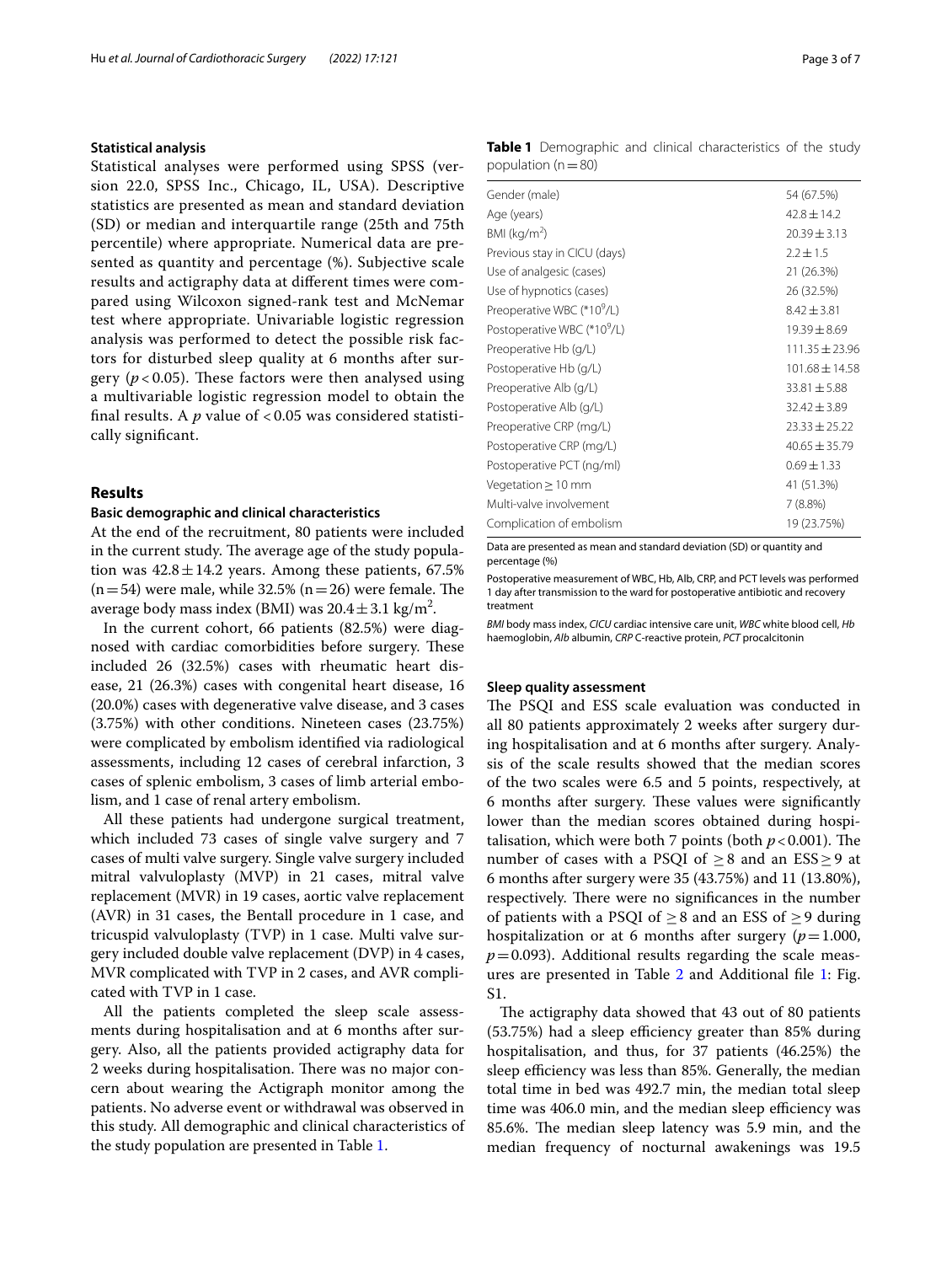<span id="page-3-0"></span>**Table 2** The PSQI and ESS scores at 2 weeks after surgery during hospitalisation and at 6 months after surgery ( $n=80$ )

|                    | <b>During hospitalisation</b> | Post-surgery      | p value                |
|--------------------|-------------------------------|-------------------|------------------------|
| PSQI (points)      | 7.00 (5.50, 11.00)            | 6.50 (4.00, 8.00) | $< 0.001$ <sup>*</sup> |
| $PSQI > 8$ (cases) | 36 (45.00%)                   | 35 (43.75%)       | 1.000                  |
| ESS (points)       | 7.00 (5.00, 8.50)             | 5.00 (3.50, 7.00) | $< 0.001$ <sup>*</sup> |
| $ESS > 9$ (cases)  | 20 (25.00%)                   | 11 (13.80%)       | 0.093                  |

Data were analysed using Wilcoxon signed-rank test or McNemar test where appropriate. Data are presented as median and interquartile range (25th and 75th percentile) or quantity and percentage (%) where appropriate

*PSQI* the Pittsburgh sleep quality index (PSQI), *ESS* the Epworth sleepiness scale  $*$  *p* value < 0.05

times. The median duration of awakenings was 73.5 min, with an average of 3.7 min each time.

Compared with the frst week, signifcant diferences were observed in sleep efficiency, sleep latency, total sleep time, frequency of awakenings and the number of cases with a sleep efficiency  $\geq$  85% in the second week. In week 2, sleep efficiency, the number of cases whose sleep efficiency was  $\geq$  85%, and total sleep time were significantly greater ( $p < 0.001$ ;  $p = 0.046$ ;  $p = 0.027$ ) than those in week 1, while sleep latency and the frequency of awakenings were significantly lower ( $p < 0.001$ ;  $p = 0.016$ ). However, no signifcant diferences were found for total time in bed ( $p=0.100$ ), duration of awakenings ( $p=0.139$ ), or average awakening duration  $(p=0.881)$  between the first and second week. The actigraphy results are detailed in Table [3](#page-3-1).

## **Risk factors for poor sleep quality**

When processing data related to potential risk factors for poor sleep quality in the posthospitalisation period, univariable logistic regression analysis showed that age, PSQI score during hospitalisation, sleep efficiency, total sleep time, duration of awakenings, and frequency

of awakenings may be relevant (all  $p < 0.05$ ; Table [4](#page-4-0)). With these variables taken into consideration, multivariable logistic regression analysis revealed that only four were statistically signifcant, including age (odds ratio [OR]=1.191, 95% confdence interval [CI] 1.082– 1.311), early postoperative PSQI score  $(OR = 1.646,$ 95%CI 1.226-2.210), early postoperative sleep efficiency  $(OR = 0.607 95\% CI 0.433 - 0.852)$ , and average duration of awakenings ( $OR = 0.960$ , 95%CI 0.922-1.000). The complete results are presented in Table [5.](#page-4-1)

# **Discussion**

To our knowledge, the current study is the frst one designed to evaluate patients' sleep quality after undergoing heart valve replacement surgery due to IE using both subjective and objective measures. The literature relevant to the topic of patients' sleep quality after cardiac surgery is rather limited, and most studies to date have focused on CABG cases only [[2,](#page-6-1) [4,](#page-6-17) [5](#page-6-3), [8](#page-6-18), [18](#page-6-11), [24–](#page-6-19)[27\]](#page-6-20). These studies investigated sleep quality in patients who underwent CABG surgery, either over a short-term or a longer period of up to 6 months. Use of a scale measure/questionnaire on site or via telephone interview was commonly seen in these studies. A few of them did however use both subjective and objective measures for evaluation  $[2, 6, 9, 18, 26, 27]$  $[2, 6, 9, 18, 26, 27]$  $[2, 6, 9, 18, 26, 27]$  $[2, 6, 9, 18, 26, 27]$  $[2, 6, 9, 18, 26, 27]$  $[2, 6, 9, 18, 26, 27]$  $[2, 6, 9, 18, 26, 27]$  $[2, 6, 9, 18, 26, 27]$  $[2, 6, 9, 18, 26, 27]$  $[2, 6, 9, 18, 26, 27]$  $[2, 6, 9, 18, 26, 27]$  $[2, 6, 9, 18, 26, 27]$  $[2, 6, 9, 18, 26, 27]$ . Sleep efficiency was one of the common interests shared in these studies, which was usually based on actigraphy measurement. Redeker et al.  $[6]$  $[6]$  $[6]$  reported that the mean sleep efficiency was 71% at 4 weeks and 74% at 8 weeks postoperatively. In the study by Yilmaz and Iskesen [[9](#page-6-2)], it was revealed that the mean sleep efficiency was  $66.55 \pm 11.00\%$  for male and  $67.80 \pm 13.72\%$  for female at postoperative first week, and  $94.01 \pm 0.94\%$  for males and  $94.10 \pm 1.21\%$ for females at postoperative second month. Our previous study [[15\]](#page-6-9) showed that, of 117 patients with an average sleep efficiency of  $80.81 \pm 8.52$ %, 71 (60.7%)

<span id="page-3-1"></span>**Table 3** Actigraphy results collected 2 weeks postoperatively during hospitalisation (n=80)

| <b>Variables</b>                 | Week 2<br>Week 1         |                         | Week 2-Week 1               | p value   |
|----------------------------------|--------------------------|-------------------------|-----------------------------|-----------|
| Sleep efficiency $\geq$ 85%      | 41.00 (51.25%)           | 49.00(61.25%)           |                             | $0.046*$  |
| Sleep efficiency (%)             | 85.28 (79.75, 89.93)     | 86.76 (81.36, 90.38)    | $2.18 (-0.75, 4.26)$        | < 0.001   |
| Sleep latency (min)              | 6.38(5.46, 9.29)         | 5.04 (3.47, 7.99)       | $-2.19(-3.50, 0.13)$        | < 0.001   |
| Total time in bed (min)          | 488.655 (460.93, 513.58) | 499.79 (461.66, 525.25) | $5.16$ ( $-14.36$ , 30.93)  | 0.100     |
| Total sleep time (min)           | 398.91 (367.67, 439.57)  | 419.05 (380.49, 458.86) | $5.98 (-13.02, 44.58)$      | 0.027     |
| Duration of awakenings (min)     | 71.49 (53.63, 96.62)     | 70.65 (50.76, 98.19)    | $-4.84$ ( $-16.56$ , 11.95) | 0.139     |
| Average awakening duration (min) | 3.58 (3.02, 4.60)        | 3.72 (2.88, 4.73)       | $0.06 (-0.63, 0.64)$        | 0.881     |
| Frequency of awakenings          | 20.00 (16.22, 23.86)     | 19.34 (14.57, 23.29)    | $-2.11 (-4.23, 2.09)$       | $0.016^*$ |

Data were analysed using Wilcoxon signed-rank test or McNemar test where appropriate. Data are presented as median and interquartile range (25th and 75th percentile) or quantity and percentage (%) where appropriate

*p* value < 0.05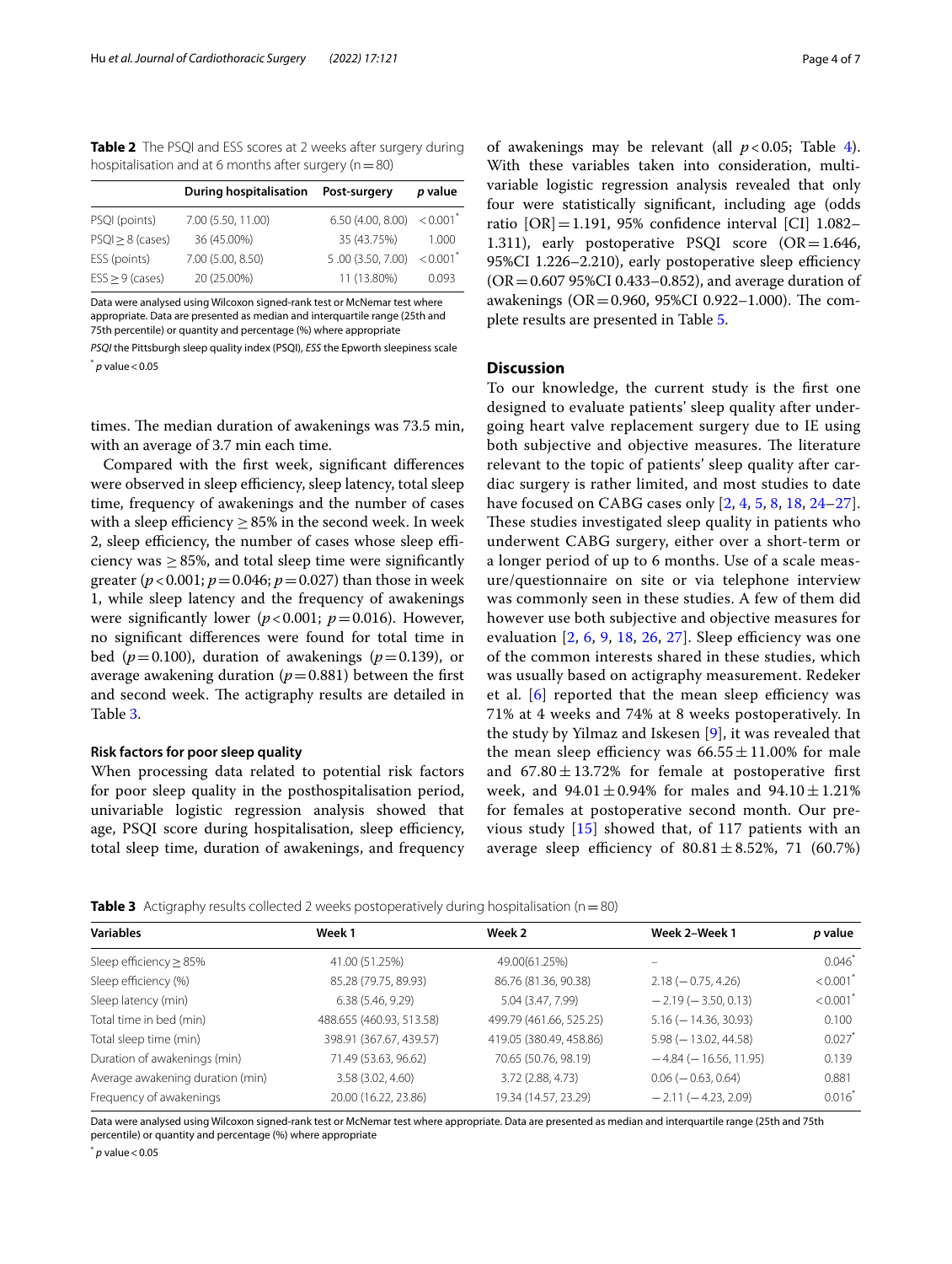<span id="page-4-0"></span>

|          | Table 4 Univariable logistic regression analysis exploring potential risk factors for disturbed sleep quality at 6 months after surgery |  |  |  |  |
|----------|-----------------------------------------------------------------------------------------------------------------------------------------|--|--|--|--|
| $(n=80)$ |                                                                                                                                         |  |  |  |  |

| Variable                                | B         | p value              | OR    | 95% CI          |
|-----------------------------------------|-----------|----------------------|-------|-----------------|
| Gender                                  | $-0.144$  | 0.764                | 0.866 | 0.338-2.218     |
| Age                                     | 0.079     | $< 0.001$ #          | 1.082 | 1.039-1.127     |
| <b>BMI</b>                              | 0.075     | 0.306                | 1.078 | $0.933 - 1.246$ |
| Previous stay in ICU (days)             | 0.092     | 0.549                | 1.096 | $0.811 - 1.482$ |
| Use of analgesic (cases)                | $-1.005$  | 0.055                | 0.366 | $0.131 - 1.022$ |
| Use of hypnotics (cases)                | $-0.144$  | 0.764                | 0.866 | $0.338 - 2.218$ |
| Preoperative WBC (*10 <sup>9</sup> /L)  | 0.066     | 0.307                | 1.068 | $0.941 - 1.213$ |
| Postoperative WBC (*10 <sup>9</sup> /L) | $-0.002$  | 0.939                | 0.998 | $0.948 - 1.050$ |
| Preoperative Hb (g/L)                   | $-0.015$  | 0.129                | 0.985 | $0.966 - 1.004$ |
| Postoperative Hb (g/L)                  | $-0.028$  | 0.088                | 0.972 | $0.941 - 1.004$ |
| Preoperative Alb (g/L)                  | $-0.032$  | 0.414                | 0.969 | $0.898 - 1.045$ |
| Postoperative Alb (q/L)                 | $-0.077$  | 0.198                | 0.926 | $0.823 - 1.041$ |
| Preoperative CRP (mg/L)                 | 0.003     | 0.776                | 1.003 | $0.985 - 1.020$ |
| Postoperative CRP (mg/L)                | $-0.001$  | 0.867                | 0.999 | $0.987 - 1.011$ |
| Postoperative PCT (ng/ml)               | $-0.498$  | 0.091                | 0.608 | $0.341 - 1.083$ |
| Vegetation > 10 mm                      | 0.191     | 0.673                | 1.210 | $0.500 - 2.931$ |
| Multi-valve involvement                 | $-0.0591$ | 0.460                | 0.554 | $0.115 - 2.653$ |
| Complication of embolism                | 0.088     | 0.869                | 1.092 | $0.385 - 3.094$ |
| PSQI during hospitalisation (points)    | 0.166     | $0.008$ #            | 1.181 | 1.045-1.334     |
| ESS during hospitalisation (points)     | 0.021     | 0.741                | 1.021 | $0.902 - 1.156$ |
| $ESS \geq 9$ during hospitalization     | $-0.068$  | 0.896                | 0.935 | 0.338-2.587     |
| Sleep efficiency (%)                    | $-0.200$  | $< 0.001$ #          | 0.819 | $0.740 - 0.905$ |
| Sleep latency (min)                     | 0.073     | 0.345                | 1.076 | $0.924 - 1.252$ |
| Total time in bed (min)                 | $-0.012$  | 0.069                | 0.988 | $0.976 - 1.001$ |
| Total sleep time (min)                  | $-0.015$  | $0.001$ #            | 0.985 | 0.976-0.995     |
| Duration of awakenings (min)            | 0.023     | $0.002$ #            | 1.025 | 1.009-1.041     |
| Frequency of awakenings                 | 0.110     | $0.015$ <sup>#</sup> | 1.116 | 1.022-1.219     |
| Average duration of awakenings (min)    | 0.263     | 0.073                | 1.300 | 0.976-1.732     |

Data were analysed in univariable logistic regression

*OR* odds ratio, *95% CI* 95% confdence interval, *BMI* body mass index, *ICU* intensive care unit, *WBC* white blood cell, *Hb* haemoglobin, *Alb* albumin, *CRP* C-reactive protein, *PCT* procalcitonin

# *p* value<0.05

<span id="page-4-1"></span>**Table 5** Multivariable logistic regression analysis to identify potential risk factors for disturbed sleep quality at 6 months after surgery  $(n=80)$ 

| Variable                                | В        | <i>p</i> value OR |       | 95% CI          |
|-----------------------------------------|----------|-------------------|-------|-----------------|
| Age                                     | 0.175    | $0.000^*$         | 1.191 | 1.082-1.311     |
| PSQI during hospitalization<br>(points) | 0.498    | $0.001^*$         | 1.646 | 1.226-2.210     |
| Sleep efficiency (%)                    | $-0.499$ | $0.004^*$         | 0.607 | $0.433 - 0.852$ |
| Total sleep time (min)                  | 0.006    | 0.634             | 1.006 | $0.982 - 1.030$ |
| Duration of awakenings (min)            | $-0.041$ | $0.048^{*}$       | 0.960 | $0.922 - 1.000$ |
| Frequency of awakenings                 | 0.108    | 0.238             | 1.114 | $0.931 - 1.332$ |
|                                         |          |                   |       |                 |

Data were analysed in multivariable logistic regression

*OR* odds ratio, *95% CI* 95% confdence interval

 $p$  value < 0.05

had sleep efficiency below 85%. The findings from the current study suggest that the overall postoperative sleep efficiency about 2 weeks after surgery during hospitalisation was 85.6%, which is consistent with the results obtained in the earlier studies.

Previous studies also attempted to include multiple evaluation time-points to monitor changes in sleep patterns after cardiac surgery and to discover when a signifcant improvement could be observed. Schaefer et al. [[5](#page-6-3)] conducted telephone interviews with patients at 1 week, 1 month, 3 months and 6 months after surgery. According to the patients' feedback, sleep disturbance occurred less often as more time passed. Redeker et al. [[6](#page-6-21)] observed sleep disturbance rates of 64% at 4 weeks and 47% at 6 weeks after cardiac surgery. In another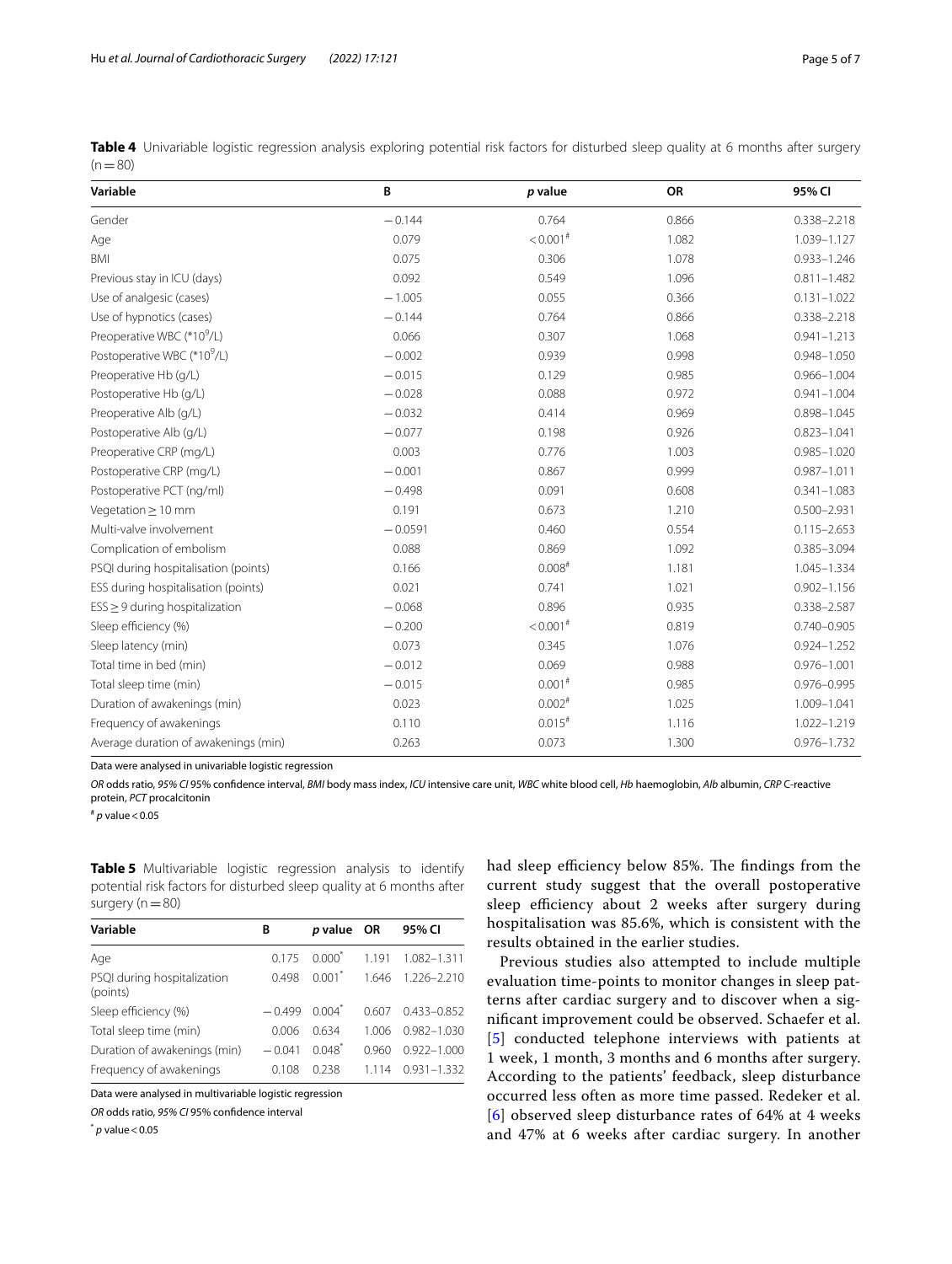study by Redeker et al. sleep disturbance was observed to be higher at 1 week than at 4 weeks and at 8 weeks after surgery [\[26\]](#page-6-22). An even earlier publication by the same research team also supported the idea that more consolidated night sleep was seen in the late posthospitalisation period rather than early stage as 1 week after surgery [[27\]](#page-6-20). In the present study, for short-term outcomes, sleep efficiency and a few parameters measured by actigraphy were signifcantly improved in week 2 when compared to week 1. For longer term outcomes, both the PSQI and ESS results were also signifcantly lower at 6 months after surgery than during hospitalisation. It is worth noting that disturbed sleep mainly manifested as frequent micro awakenings at early postoperative period. These results together with those of previous studies indicate that sleep quality is disturbed during the early postoperative period, but a trend of gradual recovery in sleep quality occurs over time after surgery.

Research fndings have shown that disturbed sleep quality is a process afected by multiple, correlating factors [\[7](#page-6-4)]. It also has been well accepted that surgical trauma, anaesthesia, admission, etc., which all patients who undergo any surgery will experience, have a severe impact on patterns of sleep quality [\[28](#page-6-23), [29](#page-6-24)]. Our results from the current study showed that age, early postoperative PSQI score, sleep efficiency, and average duration of awakenings are risk factors for poor sleep quality at 6 months after cardiac surgery for IE. The latter three variables are not singular but rather are afected by many other factors. A low early postoperative PSQI score may be related to all of the surgical elements mentioned above, and possibly a change in environment or postoperative complications, if they occur. Similar explanations can be applied to early postoperative sleep efficiency and average duration of awakenings as well. Therefore, a more precise way of analysing how severely these potential risk factors contribute to disturbed sleep quality will be a question for future studies.

Apart from using both subjective and objective measures for sleep quality, another advantage of the present study is that we chose the study time to be about 2 weeks after the surgery during hospitalisation. In this case, the efects of anaesthesia were almost completely eliminated. Also, because the patients had stabilised before being transmitted to our ward, any impact from early postoperative reactions, such as severe pain or inability to move, was also minimised.

This study also has limitations. We were unable to collect information for all patients' preoperative sleep quality and psychological status. This flaw in the study design was due to the nature of our ward, which is allocated to stabilised postoperative patients only. Therefore, we are unable to draw the conclusion that sleep efficiency was worse postoperatively versus preoperatively, even though this was suggested by other studies [\[2](#page-6-1), [27\]](#page-6-20). Secondly, this study was performed in patients after valve replacement for IE, which might reduce the heterogeneity and also limits the generalisability of the fndings. Another limitation, which was discussed before, is the selection of potential risk factors for logistic regression analysis. Future studies are needed to expand our knowledge of how much these diferent risk factors contribute to the onset of disturbed sleep quality.

# **Conclusions**

In the current study, we employed both subjective and objective measures to evaluate sleep quality in patients who underwent heart valve replacement surgery. Disturbed sleep quality was witnessed in early postoperative period and up to 6 months after surgery. However, an improvement in sleep quality was also observed over the recovery period. Age and a few early postoperative sleep quality variables, including PSQI score, sleep efficiency and average duration of awakenings, may indicate poor sleep quality in the later recovery period. Interventions to improve patients' sleep during hospitalisation and posthospitalisation are in urgent need.

#### **Abbreviations**

CABG: Coronary artery bypass grafting; IE: Infective endocarditis; CICU: Cardiac intensive care unit; PSQI: The Pittsburgh sleep quality index; ESS: The Epworth sleeping scale; SD: Standard deviation; PCT: Procalcitonin; WBC: White blood cell; Hb: Haemoglobin; Alb: Albumin; CRP: C-reactive protein; OR: Odds ratio.

# **Supplementary Information**

The online version contains supplementary material available at [https://doi.](https://doi.org/10.1186/s13019-022-01828-4) [org/10.1186/s13019-022-01828-4](https://doi.org/10.1186/s13019-022-01828-4).

<span id="page-5-0"></span>Additional file 1: Fig. S1. The PSQI and ESS scores at 2 weeks after surgery during hospitalisation and at 6 months after surgery.

#### **Acknowledgements**

None.

# **Author contributions**

All authors contributed to this study. Clinical work, data collection, and analysis were performed by XMH, WTW, DYH, CDL, FL, XML, HSL, ZHY, XPW, SBW, CLH. The manuscript was written by XMH and FJJ. All authors have read and approved the fnal manuscript.

#### **Funding**

This work was supported by Science and Technology Planning Project of Guangdong Province (No. A2016057).

#### **Availability of data and materials**

The datasets generated and analyzed during the current study are available from the corresponding author upon reasonable request.